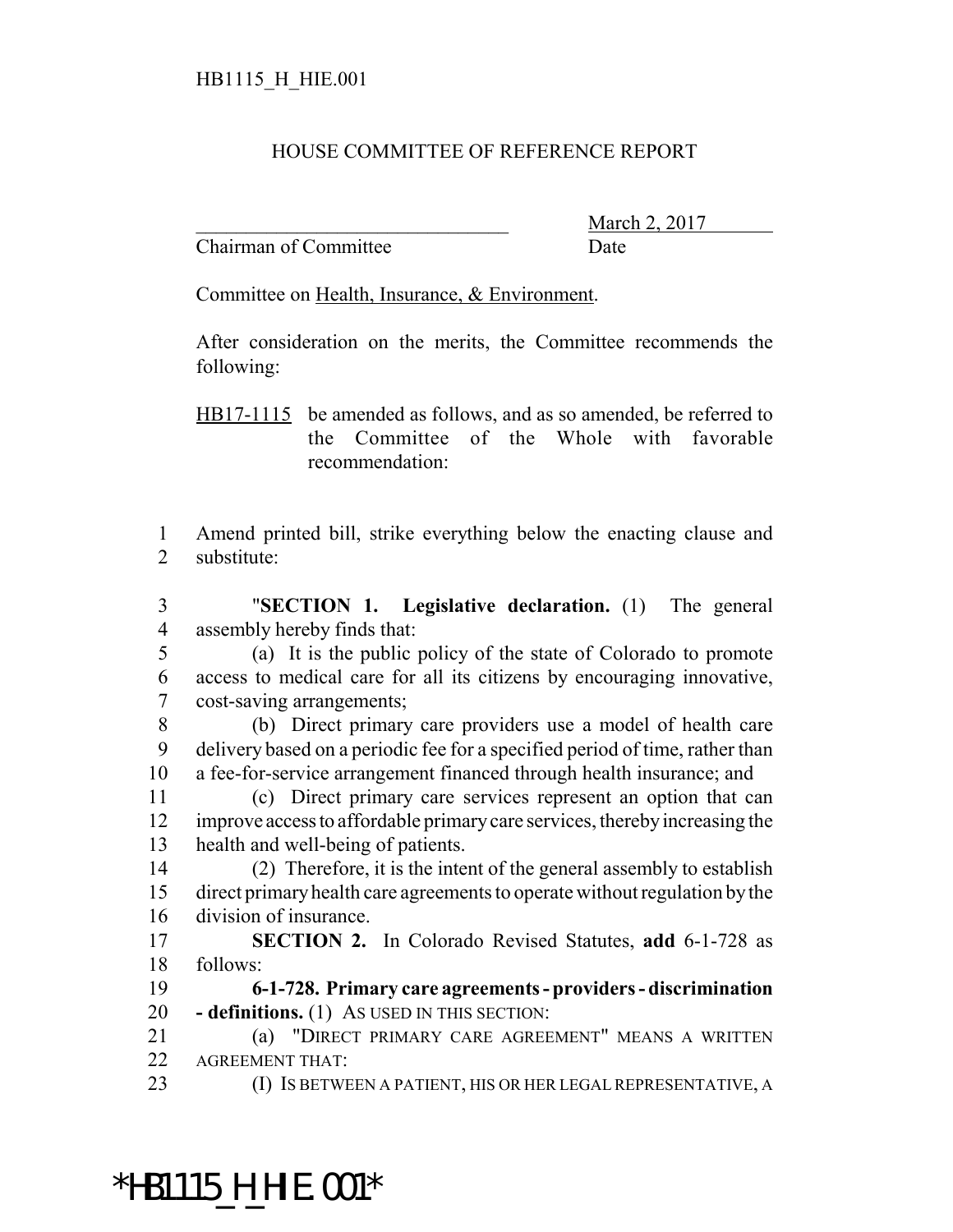GOVERNMENT ENTITY, OR A PATIENT'S EMPLOYER AND A DIRECT PRIMARY **HEALTH CARE PROVIDER:** 

 (II) DISCLOSES AND DESCRIBES TO THE PATIENT AND TO THE PERSON PAYING THE DIRECT PRIMARY CARE FEE THE PRIMARY CARE SERVICES TO BE PROVIDED IN EXCHANGE FOR PAYMENT OF A PERIODIC FEE;

 (III) SPECIFIES THE PERIODIC FEE REQUIRED AND ANY ADDITIONAL FEES THAT MAY BE CHARGED;

 (IV) MAY ALLOW THE PERIODIC FEE AND ANY ADDITIONAL FEES TO BE PAID BY A THIRD PARTY;

 (V) PROHIBITS THE PROVIDER FROM SUBMITTING A FEE-FOR-SERVICE CLAIM FOR PAYMENT TO A HEALTH INSURANCE ISSUER FOR PRIMARY CARE SERVICES COVERED UNDER THE AGREEMENT AND STATES THAT SOME SERVICES MAY BE A COVERED BENEFIT OR COVERED SERVICE UNDER THE PATIENT'S HEALTH BENEFIT PLAN AS DEFINED IN 15 SECTION 10-16-102, AT NO COST TO THE PATIENT;

 (VI) CONSPICUOUSLY AND PROMINENTLY DISCLOSES TO ALL PARTIES SUBJECT TO THE AGREEMENT THAT IT IS NOT HEALTH INSURANCE AND DOES NOT MEET ANY INDIVIDUAL HEALTH BENEFIT PLAN MANDATE THAT MAY BE REQUIRED BY FEDERAL LAW AND THE PATIENT IS NOT ENTITLED TO HEALTH INSURANCE PROTECTIONS FOR CONSUMERS UNDER TITLE 10; AND

**(VII) ALLOWS EITHER PARTY TO TERMINATE THE AGREEMENT, IN**  WRITING AND WITH NOTICE, AS SPECIFIED IN THE AGREEMENT AND 24 SUBJECT TO REFUND TERMS AND CONDITIONS IN THE AGREEMENT.

 (b) "PRIMARY CARE SERVICE" INCLUDES THE SCREENING, ASSESSMENT, DIAGNOSIS, AND TREATMENT FOR THE PURPOSE OF PROMOTION OF HEALTH OR THE DETECTION AND MANAGEMENT OF DISEASE OR INJURY WITHIN THE COMPETENCY AND TRAINING OF THE PRIMARY CARE PROVIDER.

 (c) "DIRECT PRIMARY HEALTH CARE PROVIDER" MEANS AN INDIVIDUAL OR LEGAL ENTITY THAT IS LICENSED UNDER ARTICLE 36 OR 38 OF TITLE 12 TO PROVIDE PRIMARY CARE SERVICES IN THIS STATE AND WHO ENTERS INTO A DIRECT PRIMARY CARE AGREEMENT. "DIRECT PRIMARY HEALTH CARE PROVIDER" INCLUDES AN INDIVIDUAL PRIMARY CARE PROVIDER OR OTHER LEGAL ENTITY, ALONE OR WITH OTHERS PROFESSIONALLY ASSOCIATED WITH THE INDIVIDUAL OR OTHER LEGAL ENTITY.

 (2) (a) DIRECT PRIMARY CARE IS NOT INSURANCE AND IS NOT REGULATED BY THE COMMISSIONER OF INSURANCE PURSUANT TO TITLE 10. (b) DIRECT PRIMARY CARE PROVIDERS AND DIRECT PRIMARY CARE AGREEMENTS THAT COMPLY WITH THIS ARTICLE 1 SHALL NOT BE

\*HB1115\_H\_HIE.001\* -2-